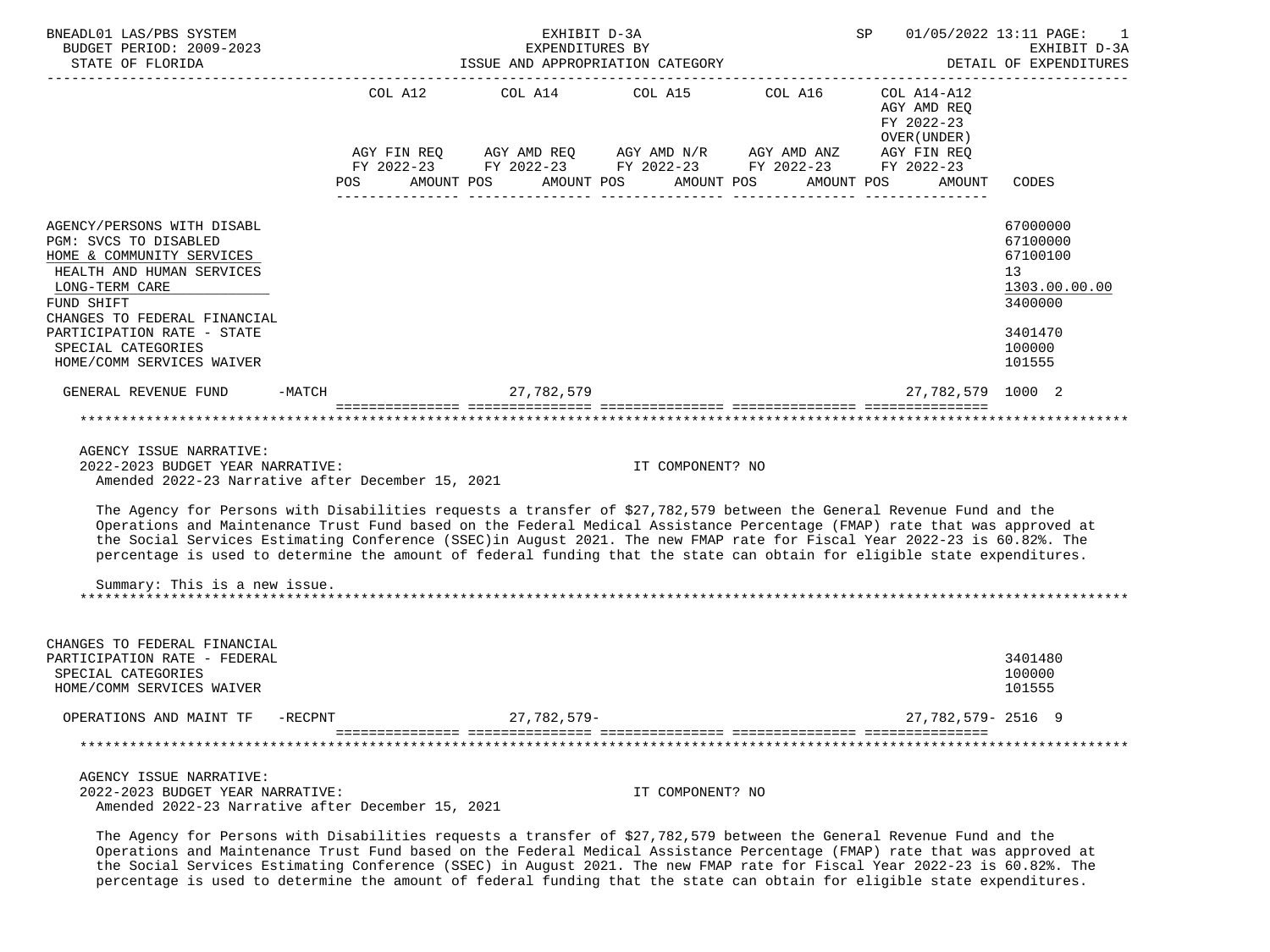| BNEADL01 LAS/PBS SYSTEM<br>BUDGET PERIOD: 2009-2023<br>STATE OF FLORIDA                                                                                                                                                                        | EXHIBIT D-3A<br>EXPENDITURES BY<br>ISSUE AND APPROPRIATION CATEGORY | SP 01/05/2022 13:11 PAGE:                                                                                                                                                                                                                                                                                                                                                                              | 2<br>EXHIBIT D-3A<br>DETAIL OF EXPENDITURES                       |                                                                               |
|------------------------------------------------------------------------------------------------------------------------------------------------------------------------------------------------------------------------------------------------|---------------------------------------------------------------------|--------------------------------------------------------------------------------------------------------------------------------------------------------------------------------------------------------------------------------------------------------------------------------------------------------------------------------------------------------------------------------------------------------|-------------------------------------------------------------------|-------------------------------------------------------------------------------|
|                                                                                                                                                                                                                                                |                                                                     | COL A12 COL A14 COL A15 COL A16 COL A14-A12<br>$AGY \text{ } \text{FIN } \text{REQ} \qquad \text{ } AGY \text{ } \text{AMD } \text{REQ} \qquad \text{ } AGY \text{ } \text{AMD } \text{N/R} \qquad \text{ } AGY \text{ } \text{AMD } \text{ANZ} \qquad \text{ } AGY \text{ } \text{FIN } \text{REQ}$<br>FY 2022-23 FY 2022-23 FY 2022-23 FY 2022-23 FY 2022-23<br>POS AMOUNT POS AMOUNT POS AMOUNT POS | AGY AMD REO<br>FY 2022-23<br>OVER (UNDER)<br>AMOUNT POS<br>AMOUNT | CODES                                                                         |
| AGENCY/PERSONS WITH DISABL<br>PGM: SVCS TO DISABLED<br>HOME & COMMUNITY SERVICES<br>HEALTH AND HUMAN SERVICES<br>LONG-TERM CARE<br>FUND SHIFT<br>CHANGES TO FEDERAL FINANCIAL<br>PARTICIPATION RATE - FEDERAL<br>Summary: This is a new issue. |                                                                     |                                                                                                                                                                                                                                                                                                                                                                                                        |                                                                   | 67000000<br>67100000<br>67100100<br>13<br>1303.00.00.00<br>3400000<br>3401480 |
| AGENCY STRATEGIC PRIORITIES<br>PROVIDER RATE INCREASE<br>SPECIAL CATEGORIES<br>HOME/COMM SERVICES WAIVER<br>$-MATCH$<br>GENERAL REVENUE FUND                                                                                                   | 12,390,331                                                          |                                                                                                                                                                                                                                                                                                                                                                                                        | 12,390,331 1000 2                                                 | 4000000<br>4000510<br>100000<br>101555                                        |
| OPERATIONS AND MAINT TF -RECPNT<br>TOTAL APPRO                                                                                                                                                                                                 | 19,233,793<br>31,624,124                                            |                                                                                                                                                                                                                                                                                                                                                                                                        | 19,233,793 2516 9<br>31,624,124                                   |                                                                               |
| ***********************************<br>AGENCY ISSUE NARRATIVE:                                                                                                                                                                                 |                                                                     |                                                                                                                                                                                                                                                                                                                                                                                                        |                                                                   |                                                                               |

 2022-2023 BUDGET YEAR NARRATIVE: IT COMPONENT? NO Amended 2022-23 Narrative after December 15, 2021

 The Agency for Persons with Disabilities requests for Fiscal Year 2022-23 includes \$12,390,331 in recurring funds from the General Revenue Fund and \$19,233,793 from the Operations and Maintenance Trust Fund to provide a rate increase for the following Home and Community Based Services providers: Durable Medical Equipment; Life Skills Development Level 1; Life Skills Development Level 2; Like Skills Development Level 3; Personal Supports; Residential Habilitation Behavior Focus; Residential Habilitation Intensive Behavior; Residential Habilitation Standard or Assisted Living Facility; Respite; Special Medical Home Care; Supported Living Coach; Transportation; Dental; Dietitian Services; Occupational Therapy; Physical Therapy; Private Duty Nursing; Residential or Skilled Nursing; Respiratory Therapy; Skilled Nursing; Skilled Respite LPN; Specialized Mental Health Counseling; and Speech Therapy.

 Summary: This is a new issue \*\*\*\*\*\*\*\*\*\*\*\*\*\*\*\*\*\*\*\*\*\*\*\*\*\*\*\*\*\*\*\*\*\*\*\*\*\*\*\*\*\*\*\*\*\*\*\*\*\*\*\*\*\*\*\*\*\*\*\*\*\*\*\*\*\*\*\*\*\*\*\*\*\*\*\*\*\*\*\*\*\*\*\*\*\*\*\*\*\*\*\*\*\*\*\*\*\*\*\*\*\*\*\*\*\*\*\*\*\*\*\*\*\*\*\*\*\*\*\*\*\*\*\*\*\*\*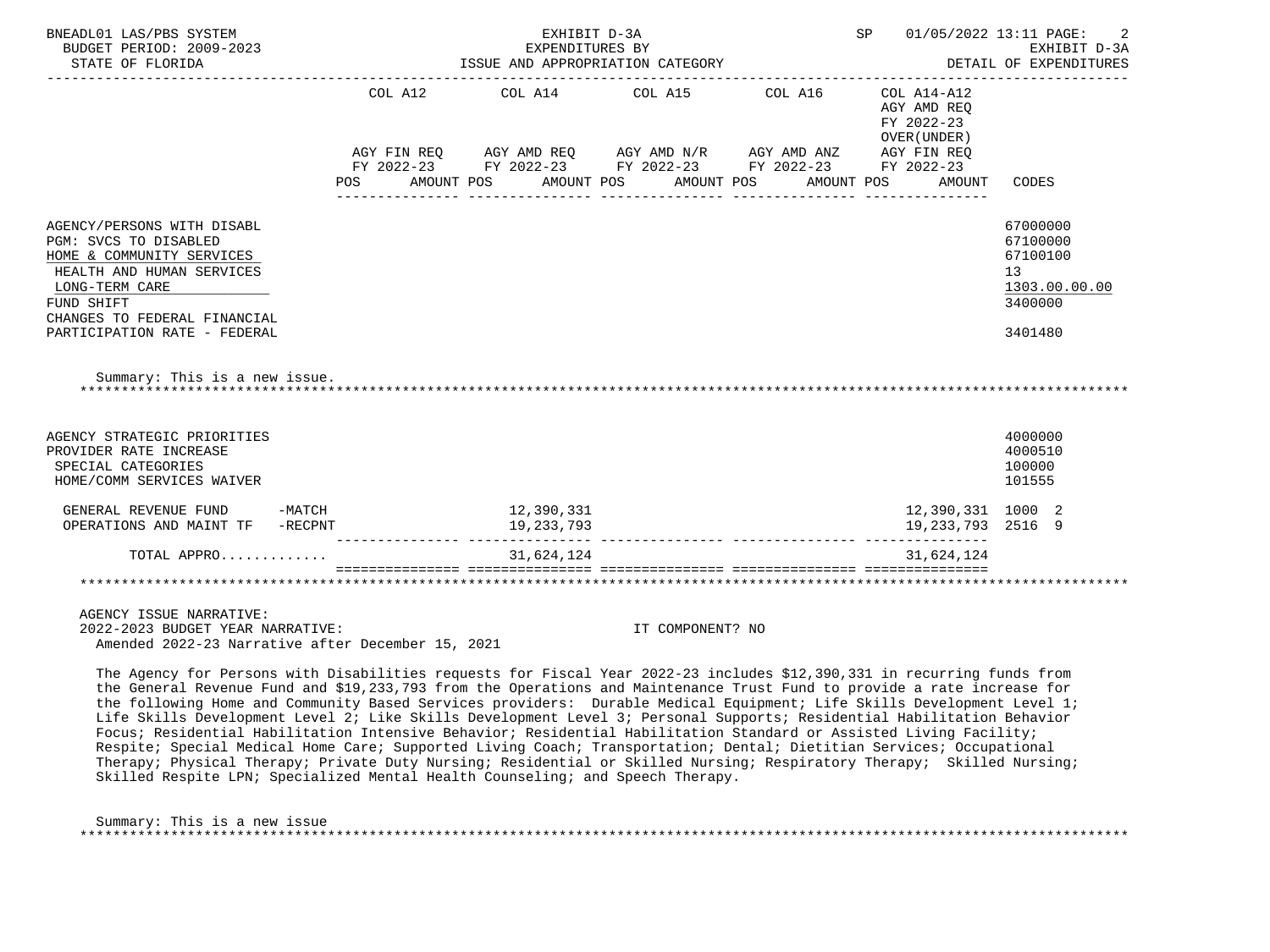| BNEADL01 LAS/PBS SYSTEM<br>BUDGET PERIOD: 2009-2023<br>STATE OF FLORIDA                                                         |         | EXHIBIT D-3A<br>EXPENDITURES BY                                                                           |  | SP                                                                    | 01/05/2022 13:11 PAGE: 3<br>EXHIBIT D-3A                |
|---------------------------------------------------------------------------------------------------------------------------------|---------|-----------------------------------------------------------------------------------------------------------|--|-----------------------------------------------------------------------|---------------------------------------------------------|
|                                                                                                                                 | COL A12 | COL A14 COL A15 COL A16                                                                                   |  | COL A14-A12<br>AGY AMD REQ<br>FY 2022-23<br>OVER (UNDER)              |                                                         |
|                                                                                                                                 |         | AGY FIN REQ AGY AMD REQ AGY AMD N/R AGY AMD ANZ<br>FY 2022-23 FY 2022-23 FY 2022-23 FY 2022-23 FY 2022-23 |  | AGY FIN REO<br>POS AMOUNT POS AMOUNT POS AMOUNT POS AMOUNT POS AMOUNT | CODES                                                   |
| AGENCY/PERSONS WITH DISABL<br>PGM: SVCS TO DISABLED<br>HOME & COMMUNITY SERVICES<br>HEALTH AND HUMAN SERVICES<br>LONG-TERM CARE |         |                                                                                                           |  |                                                                       | 67000000<br>67100000<br>67100100<br>13<br>1303.00.00.00 |
| TOTAL: LONG-TERM CARE<br>BY FUND TYPE                                                                                           |         |                                                                                                           |  |                                                                       | 1303.00.00.00                                           |
| GENERAL REVENUE FUND<br>TRUST FUNDS                                                                                             |         | 40,172,910<br>8,548,786-                                                                                  |  | 40,172,910 1000<br>8,548,786- 2000                                    |                                                         |
| TOTAL PROG COMP                                                                                                                 |         | 31,624,124                                                                                                |  | 31,624,124                                                            |                                                         |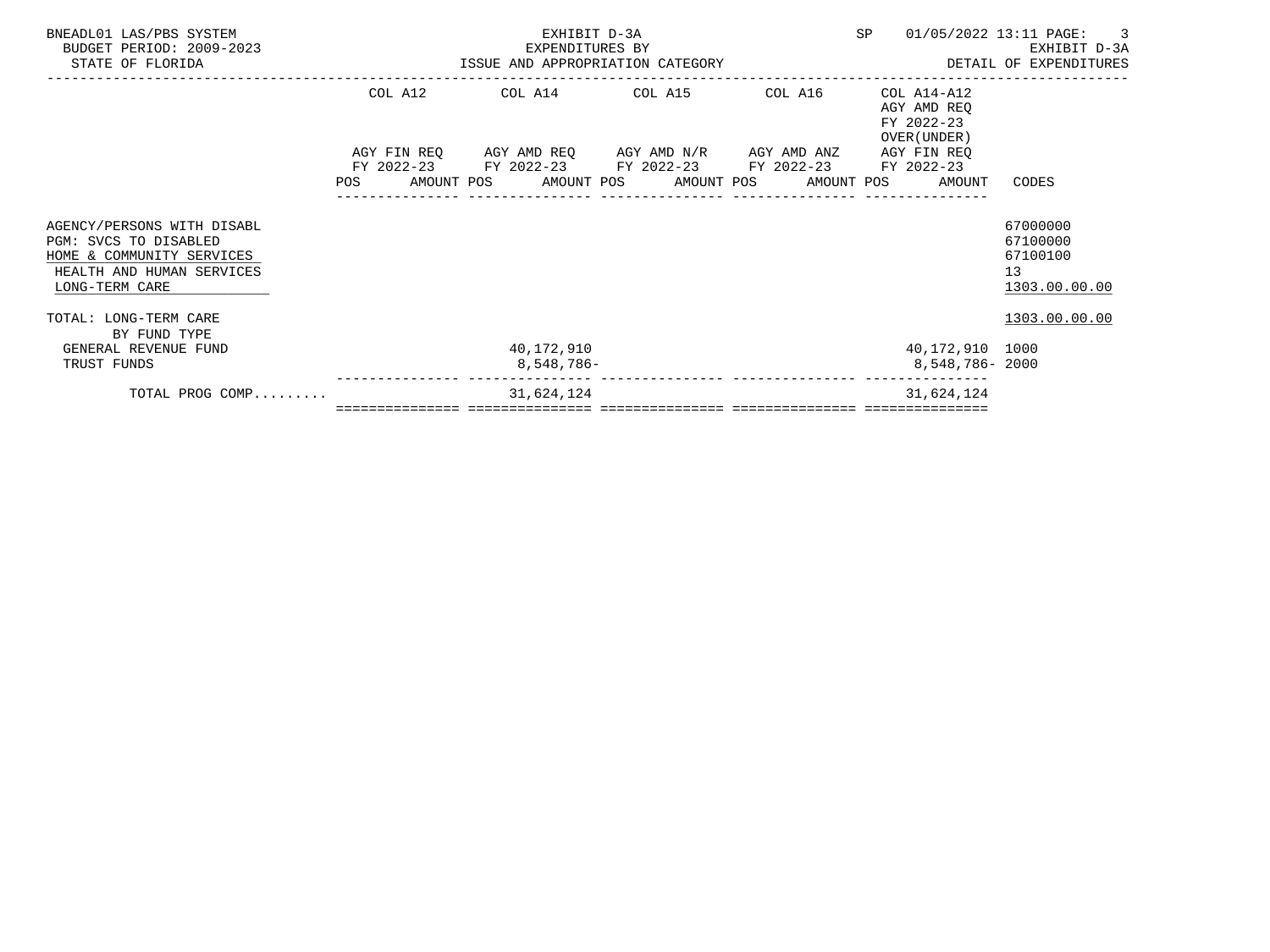| BNEADL01 LAS/PBS SYSTEM<br>BUDGET PERIOD: 2009-2023<br>STATE OF FLORIDA                                                                                                                                                                                                                                                                                                                                                                                                                                                |          | EXHIBIT D-3A<br>EXPENDITURES BY<br>ISSUE AND APPROPRIATION CATEGORY                                                                                                                                                                                                                                                                                                                                          |                  |            | SP                                                                  | 01/05/2022 13:11 PAGE:<br>EXHIBIT D-3A<br>DETAIL OF EXPENDITURES                                  |
|------------------------------------------------------------------------------------------------------------------------------------------------------------------------------------------------------------------------------------------------------------------------------------------------------------------------------------------------------------------------------------------------------------------------------------------------------------------------------------------------------------------------|----------|--------------------------------------------------------------------------------------------------------------------------------------------------------------------------------------------------------------------------------------------------------------------------------------------------------------------------------------------------------------------------------------------------------------|------------------|------------|---------------------------------------------------------------------|---------------------------------------------------------------------------------------------------|
|                                                                                                                                                                                                                                                                                                                                                                                                                                                                                                                        | POS      | COL A12 COL A14 COL A15 COL A16<br>$\begin{array}{lllllll} \text{AGY}\ \text{FIN}\ \text{REQ} & \text{AGY}\ \text{AMD}\ \text{REQ} & \text{AGY}\ \text{AMD}\ \text{N/R} & \text{AGY}\ \text{AMD}\ \text{ANZ} & \text{AGY}\ \text{FIN}\ \text{REQ} \\ \text{FY}\ 2022-23 & \text{FY}\ 2022-23 & \text{FY}\ 2022-23 & \text{FY}\ 2022-23 & \text{FY}\ 2022-23 \end{array}$<br>AMOUNT POS AMOUNT POS AMOUNT POS |                  | AMOUNT POS | COL A14-A12<br>AGY AMD REQ<br>FY 2022-23<br>OVER (UNDER )<br>AMOUNT | CODES                                                                                             |
| AGENCY/PERSONS WITH DISABL<br>PGM: SVCS TO DISABLED<br>PROGRAM MGT & COMPLIANCE<br><b>GOV OPERATIONS/SUPPORT</b><br>EXEC LEADERSHIP/SUPPRT SVC<br>ADJUSTMENTS TO COST RECOVERY FUNDS<br>DIRECT BILLING FOR<br>ADMINISTRATIVE HEARINGS<br>SPECIAL CATEGORIES<br>TRANS TO DIV ADM HEARINGS                                                                                                                                                                                                                               |          |                                                                                                                                                                                                                                                                                                                                                                                                              |                  |            |                                                                     | 67000000<br>67100000<br>67100200<br>16<br>1602.00.00.00<br>2500000<br>2503080<br>100000<br>100565 |
| GENERAL REVENUE FUND -MATCH<br>OPERATIONS AND MAINT TF -FEDERL                                                                                                                                                                                                                                                                                                                                                                                                                                                         |          | 28,547<br>792                                                                                                                                                                                                                                                                                                                                                                                                |                  |            |                                                                     | 28,547 1000 2<br>792 2516 3                                                                       |
| TOTAL APPRO                                                                                                                                                                                                                                                                                                                                                                                                                                                                                                            |          | 29,339                                                                                                                                                                                                                                                                                                                                                                                                       |                  |            | 29,339                                                              |                                                                                                   |
|                                                                                                                                                                                                                                                                                                                                                                                                                                                                                                                        |          |                                                                                                                                                                                                                                                                                                                                                                                                              |                  |            |                                                                     |                                                                                                   |
| AGENCY ISSUE NARRATIVE:<br>2022-2023 BUDGET YEAR NARRATIVE:<br>Amended 2022-23 Narrative after December 15, 2021                                                                                                                                                                                                                                                                                                                                                                                                       |          |                                                                                                                                                                                                                                                                                                                                                                                                              | IT COMPONENT? NO |            |                                                                     |                                                                                                   |
| This issue adjusts the base budget to provide the agencies' allocated payment to the Division of Administrative<br>Hearings(DOAH). DOAH provides a uniform, impartial and affordable forum for resolving conflicts between private<br>citizens/organizations and agencies of the state. The agencies' allocated share is based on actual number of cases filed<br>by the agency in Fiscal Year 2020-21. This issue represents any adjustments necessary to reflect that total amount.<br>Summary: This is a new issue. |          |                                                                                                                                                                                                                                                                                                                                                                                                              |                  |            |                                                                     |                                                                                                   |
|                                                                                                                                                                                                                                                                                                                                                                                                                                                                                                                        |          |                                                                                                                                                                                                                                                                                                                                                                                                              |                  |            |                                                                     |                                                                                                   |
| AGENCY STRATEGIC PRIORITIES<br>MEDICAL CASE MANAGER CONTRACTED                                                                                                                                                                                                                                                                                                                                                                                                                                                         |          |                                                                                                                                                                                                                                                                                                                                                                                                              |                  |            |                                                                     | 4000000                                                                                           |
| <b>SERVICES</b><br>SPECIAL CATEGORIES<br>CONTRACTED SERVICES                                                                                                                                                                                                                                                                                                                                                                                                                                                           |          |                                                                                                                                                                                                                                                                                                                                                                                                              |                  |            |                                                                     | 4000410<br>100000<br>100777                                                                       |
|                                                                                                                                                                                                                                                                                                                                                                                                                                                                                                                        | $\cdots$ |                                                                                                                                                                                                                                                                                                                                                                                                              |                  |            | $\cdots$                                                            |                                                                                                   |

| TOTAL APPRO                                     |                   | 1,215,000          | 1,215,000-                       |  |
|-------------------------------------------------|-------------------|--------------------|----------------------------------|--|
| GENERAL REVENUE FUND<br>OPERATIONS AND MAINT TF | -MATCH<br>-FEDERL | 607,500<br>607,500 | 607,500-1000 2<br>607,500-2516 3 |  |
|                                                 |                   |                    |                                  |  |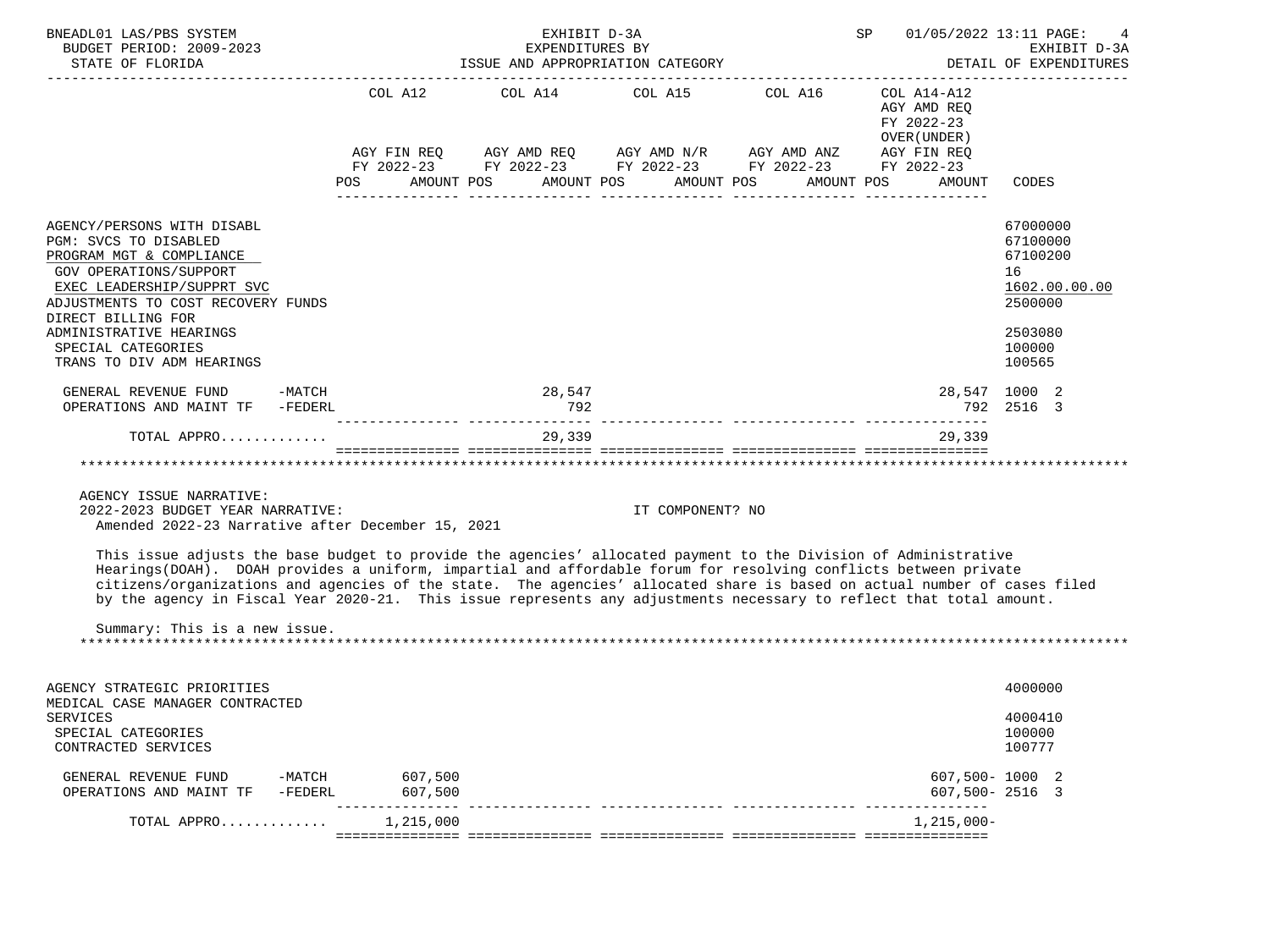| BNEADL01 LAS/PBS SYSTEM<br>BUDGET PERIOD: 2009-2023<br>STATE OF FLORIDA |         | EXHIBIT D-3A<br>EXPENDITURES BY |                  |                                                        |                                                           | SP 01/05/2022 13:11 PAGE: 5<br>EXHIBIT D-3A<br>ISSUE AND APPROPRIATION CATEGORY <b>ALL SECONS</b> OF TAIL OF EXPENDITURES |
|-------------------------------------------------------------------------|---------|---------------------------------|------------------|--------------------------------------------------------|-----------------------------------------------------------|---------------------------------------------------------------------------------------------------------------------------|
|                                                                         | COL A12 |                                 |                  | COL A14 COL A15 COL A16                                | COL A14-A12<br>AGY AMD REO<br>FY 2022-23<br>OVER (UNDER ) |                                                                                                                           |
|                                                                         |         |                                 |                  | AGY FIN REQ AGY AMD REQ AGY AMD N/R AGY AMD ANZ        | AGY FIN REO                                               |                                                                                                                           |
|                                                                         |         |                                 |                  | FY 2022-23 FY 2022-23 FY 2022-23 FY 2022-23 FY 2022-23 |                                                           |                                                                                                                           |
|                                                                         |         |                                 |                  | POS AMOUNT POS AMOUNT POS AMOUNT POS AMOUNT POS AMOUNT |                                                           | CODES                                                                                                                     |
|                                                                         |         |                                 |                  |                                                        |                                                           |                                                                                                                           |
| AGENCY/PERSONS WITH DISABL                                              |         |                                 |                  |                                                        |                                                           | 67000000                                                                                                                  |
| PGM: SVCS TO DISABLED                                                   |         |                                 |                  |                                                        |                                                           | 67100000                                                                                                                  |
| PROGRAM MGT & COMPLIANCE                                                |         |                                 |                  |                                                        |                                                           | 67100200                                                                                                                  |
| GOV OPERATIONS/SUPPORT                                                  |         |                                 |                  |                                                        |                                                           | 16                                                                                                                        |
| EXEC LEADERSHIP/SUPPRT SVC                                              |         |                                 |                  |                                                        |                                                           | 1602.00.00.00<br>4000000                                                                                                  |
| AGENCY STRATEGIC PRIORITIES<br>MEDICAL CASE MANAGER CONTRACTED          |         |                                 |                  |                                                        |                                                           |                                                                                                                           |
| SERVICES                                                                |         |                                 |                  |                                                        |                                                           | 4000410                                                                                                                   |
|                                                                         |         |                                 |                  |                                                        |                                                           |                                                                                                                           |
| AGENCY ISSUE NARRATIVE:                                                 |         |                                 |                  |                                                        |                                                           |                                                                                                                           |
| 2022-2023 BUDGET YEAR NARRATIVE:                                        |         |                                 | IT COMPONENT? NO |                                                        |                                                           |                                                                                                                           |
|                                                                         |         |                                 |                  |                                                        |                                                           |                                                                                                                           |

Issue Title: MEDICAL CASE MANAGER CONTRACTED SERVICES

ISSUE SUMMARY:

 The Agency for Persons with Disabilities (APD, Agency) requests recurring funding in the amount of \$1,215,000 (\$607,500 in General Revenue (1000) and \$607,500 in Operations and Maintenance Trust Fund (2516)) in the Contracted Services category (100777) within the Program Management and Compliance budget entity (67100200), to engage a vendor to complete the 2,250 licensed group home reviews that are required annually.

ISSUE DETAIL:

 APD provides oversight to the waiver and waiting list clients to assure that their health and safety needs are being met. The number of individuals that are served on the waiver increases every year. In 2012, there were 29,398 waiver consumers. As of May 2021, waiver consumer numbers have increased to 35,227. APD is responsible for reviewing all APD Licensed group homes annually. Currently, APD has 2,250 licensed group homes that requires medical/medication reviews to be completed annually. Each group home review takes an average of 9 hours to complete. Currently, the Agency has 25 Medical Case Managers (MCM) which consists of ten (10) FTE and fifteen (15) Other Personal Services (OPS) positions. The MCM's are unable to complete the annual group home reviews due to their other essential duties that include, but are not limited to:

- Medical necessity reviews of requested waiver services (health and safety);
- Follow-up concerning an illness, injury, or accident;
- Medication error oversight per Florida Administrative Code (F.A.C.) 65G-7 Medication Administration rule;
- Reporting of Death (ROD) reviews;
- Incident and Abuse Reporting and follow up;
- Review and processing of Significant Additional Need (SAN) requests for additional waiver services
- Licensing/monitoring visits (group homes);
- Oversight of Level II Pre-Admission Screen and Resident Review (PASRR screening) and Utilization Continued Stay Reviews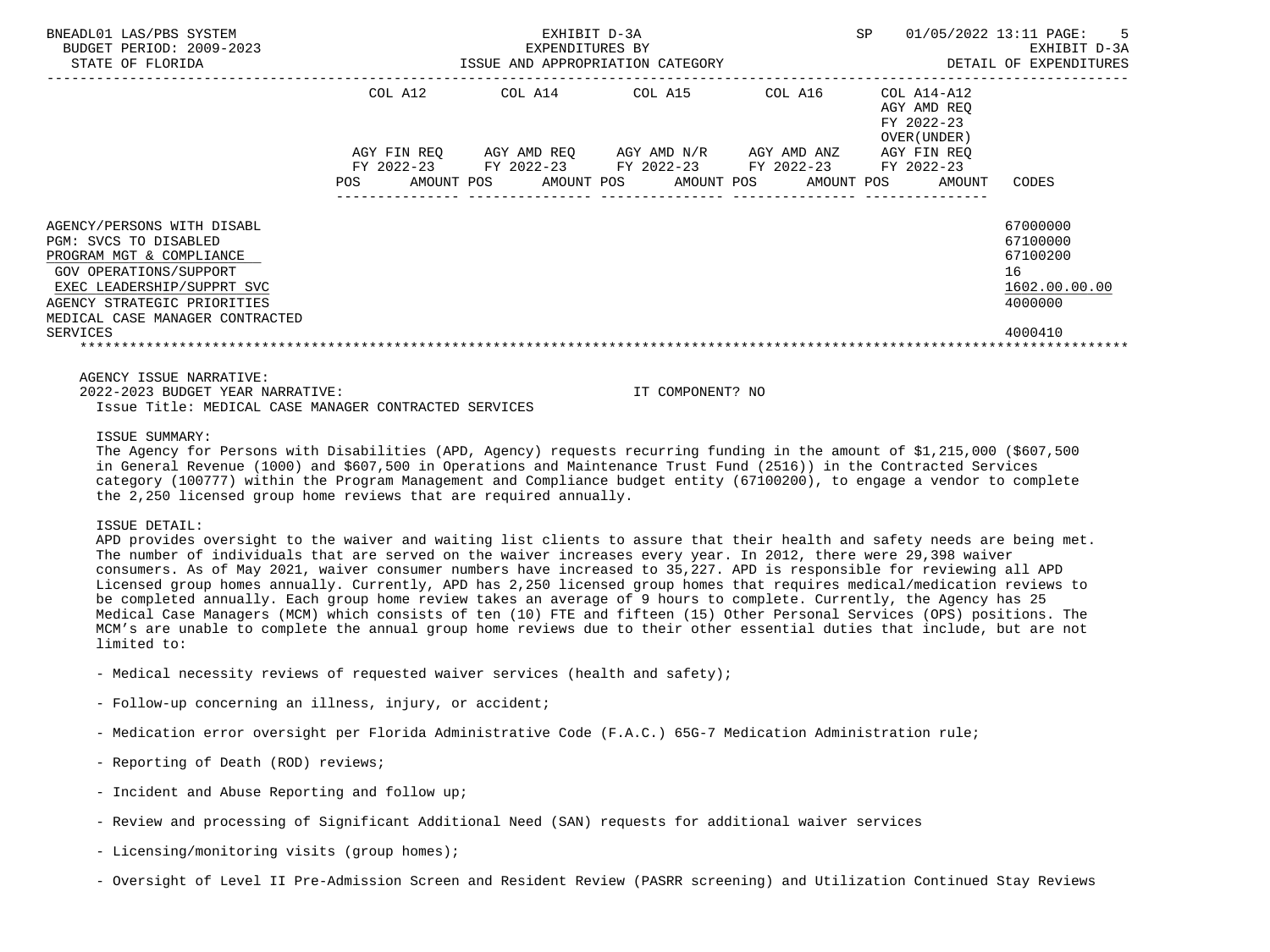| BNEADL01 LAS/PBS SYSTEM<br>BUDGET PERIOD: 2009-2023<br>STATE OF FLORIDA                                                                                                                                               |                        | EXHIBIT D-3A<br>EXPENDITURES BY | ISSUE AND APPROPRIATION CATEGORY                                                                      | SP                                                                      | 01/05/2022 13:11 PAGE: 6<br>EXHIBIT D-3A<br>DETAIL OF EXPENDITURES            |
|-----------------------------------------------------------------------------------------------------------------------------------------------------------------------------------------------------------------------|------------------------|---------------------------------|-------------------------------------------------------------------------------------------------------|-------------------------------------------------------------------------|-------------------------------------------------------------------------------|
|                                                                                                                                                                                                                       | COL A12<br>AGY FIN REO |                                 | COL A14 COL A15 COL A16<br>AGY AMD REO AGY AMD N/R AGY AMD ANZ                                        | COL A14-A12<br>AGY AMD REO<br>FY 2022-23<br>OVER (UNDER)<br>AGY FIN REO |                                                                               |
|                                                                                                                                                                                                                       | <b>POS</b>             |                                 | FY 2022-23 FY 2022-23 FY 2022-23 FY 2022-23 FY 2022-23<br>AMOUNT POS AMOUNT POS AMOUNT POS AMOUNT POS | AMOUNT                                                                  | CODES                                                                         |
| AGENCY/PERSONS WITH DISABL<br>PGM: SVCS TO DISABLED<br>PROGRAM MGT & COMPLIANCE<br>GOV OPERATIONS/SUPPORT<br>EXEC LEADERSHIP/SUPPRT SVC<br>AGENCY STRATEGIC PRIORITIES<br>MEDICAL CASE MANAGER CONTRACTED<br>SERVICES |                        |                                 |                                                                                                       |                                                                         | 67000000<br>67100000<br>67100200<br>16<br>1602.00.00.00<br>4000000<br>4000410 |

 Contracting the annual reviews will alleviate some of the overwhelming workload of the current Agency MCM positions. The contracted funding is needed in order for the Agency to complete the required medical/medication reviews for individuals in the group homes for oversight of their health and safety.

#### RETURN ON INVESTMENT:

Health and safety oversight of APD clients in group homes.

 LINKAGE TO AGENCY STRATEGIC PLAN: Goal 3: Improve accountability of the agency and oversight of providers.

#### LINKAGE TO STRATEGIC PLAN FOR ECONOMIC DEVELOPMENT:

5.2 Improve the efficiency and effectiveness of government agencies at all levels.

# BUDGET SUMMARY:

 Budget Entity: Program Management and Compliance (67100200) Program Component: Executive Leadership and Support Services (1602000000) Category: Contracted Services(100777)

|       |                                                                        | Recurring               | Non-Recurring | Total<br>FY 2022-23    |
|-------|------------------------------------------------------------------------|-------------------------|---------------|------------------------|
| Fund: | General Revenue (1000)<br>Operations and Maintenance Trust Fund (2516) | \$ 607,500<br>\$607,500 |               | \$607,500<br>\$607,500 |
|       | Total Contracted Services                                              | \$1,215,000             |               | \$1,215,000            |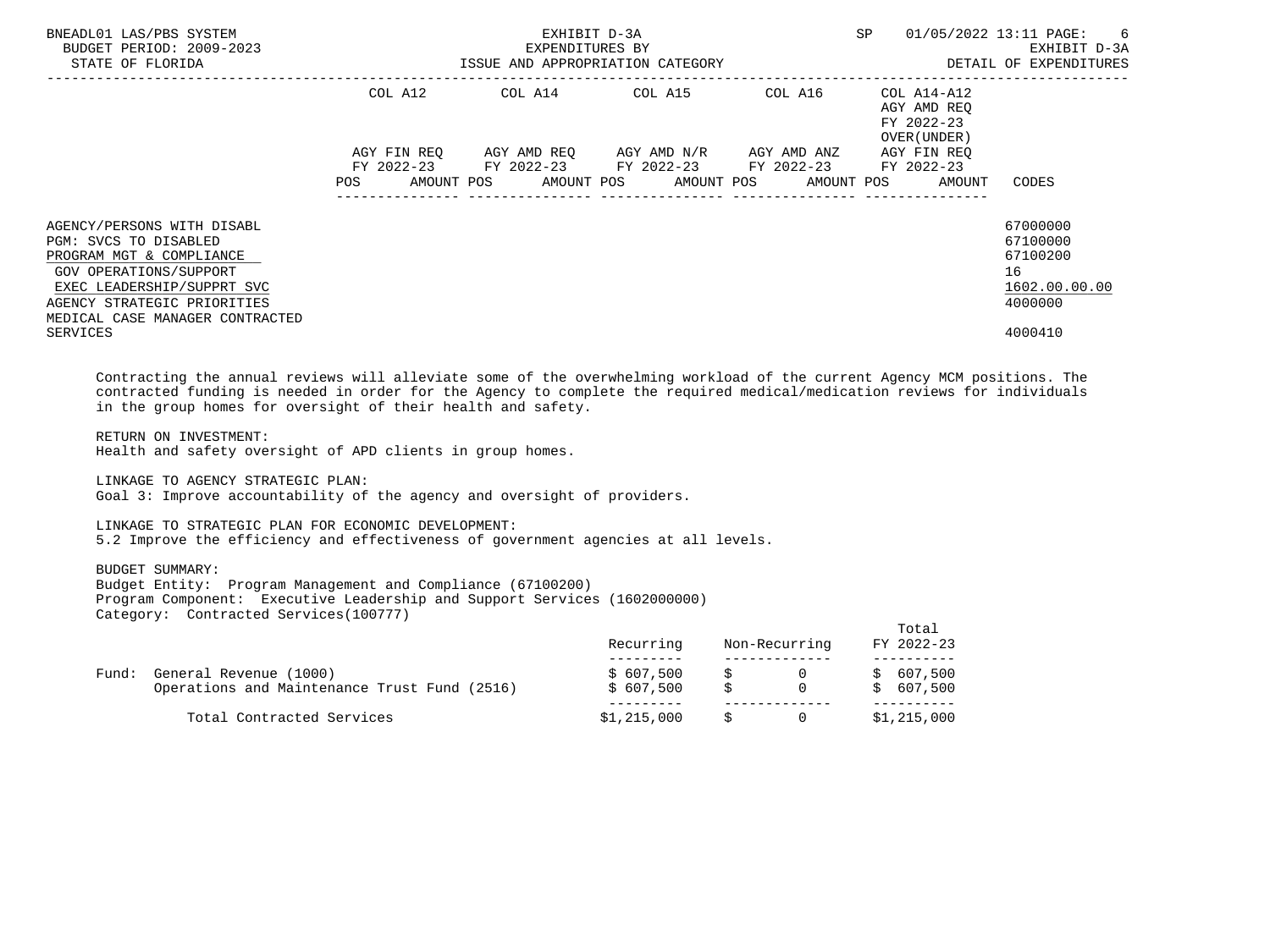| BNEADL01 LAS/PBS SYSTEM<br>BUDGET PERIOD: 2009-2023<br>STATE OF FLORIDA                                                                                                                                                      |                    | EXHIBIT D-3A<br>EXPENDITURES BY | ISSUE AND APPROPRIATION CATEGORY                                                                                                                                                                                                                                               | SP<br>01/05/2022 13:11 PAGE:                                   | EXHIBIT D-3A<br>DETAIL OF EXPENDITURES                                        |
|------------------------------------------------------------------------------------------------------------------------------------------------------------------------------------------------------------------------------|--------------------|---------------------------------|--------------------------------------------------------------------------------------------------------------------------------------------------------------------------------------------------------------------------------------------------------------------------------|----------------------------------------------------------------|-------------------------------------------------------------------------------|
|                                                                                                                                                                                                                              |                    |                                 | COL A12 COL A14 COL A15 COL A16 COL A14-A12<br>$AGY \text{ FIN REQ} \qquad \text{AGY AMD REQ} \qquad \text{AGY AMD N/R} \qquad \text{AGY AMD ANZ} \qquad \text{AGY FIN REQ}$<br>FY 2022-23 FY 2022-23 FY 2022-23 FY 2022-23 FY 2022-23<br>POS AMOUNT POS AMOUNT POS AMOUNT POS | AGY AMD REQ<br>FY 2022-23<br>OVER (UNDER)<br>AMOUNT POS AMOUNT | CODES                                                                         |
| AGENCY/PERSONS WITH DISABL<br>PGM: SVCS TO DISABLED<br>PROGRAM MGT & COMPLIANCE<br>GOV OPERATIONS/SUPPORT<br>EXEC LEADERSHIP/SUPPRT SVC<br>AGENCY STRATEGIC PRIORITIES<br>MEDICAL CASE MANAGER CONTRACTED<br><b>SERVICES</b> |                    |                                 |                                                                                                                                                                                                                                                                                |                                                                | 67000000<br>67100000<br>67100200<br>16<br>1602.00.00.00<br>4000000<br>4000410 |
| Amended 2022-23 Narrative after December 15, 2021                                                                                                                                                                            |                    |                                 |                                                                                                                                                                                                                                                                                |                                                                |                                                                               |
| Issue #4000410 is being withdrawn from consideration.                                                                                                                                                                        |                    |                                 |                                                                                                                                                                                                                                                                                |                                                                |                                                                               |
| TOTAL: EXEC LEADERSHIP/SUPPRT SVC<br>BY FUND TYPE                                                                                                                                                                            |                    |                                 |                                                                                                                                                                                                                                                                                |                                                                | 1602.00.00.00                                                                 |
| GENERAL REVENUE FUND<br>TRUST FUNDS                                                                                                                                                                                          | 607,500<br>607,500 | 28,547<br>792                   |                                                                                                                                                                                                                                                                                | 578,953- 1000<br>606,708- 2000                                 |                                                                               |
| TOTAL PROG COMP 1,215,000 29,339                                                                                                                                                                                             |                    |                                 |                                                                                                                                                                                                                                                                                | 1,185,661-                                                     |                                                                               |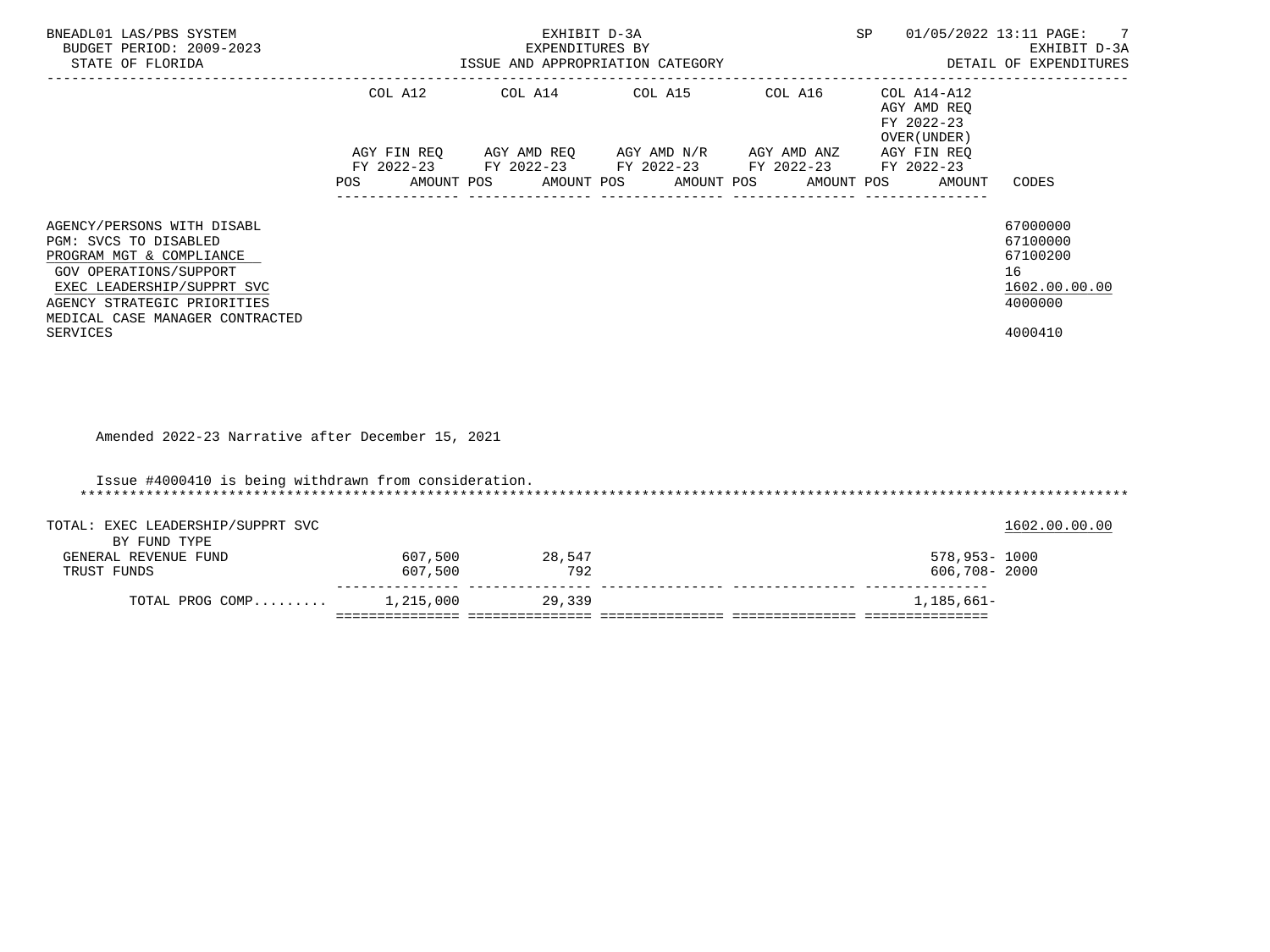| BNEADL01 LAS/PBS SYSTEM<br>BUDGET PERIOD: 2009-2023<br>STATE OF FLORIDA                                                                                                                                                                          |            | ISSUE AND APPROPRIATION CATEGORY                                       |  | EXHIBIT D-3A<br>EXPENDITURES BY |  |                                             |  |  | <b>SP</b> |                                                           | 01/05/2022 13:11 PAGE: 8<br>EXHIBIT D-3A<br>DETAIL OF EXPENDITURES                                |
|--------------------------------------------------------------------------------------------------------------------------------------------------------------------------------------------------------------------------------------------------|------------|------------------------------------------------------------------------|--|---------------------------------|--|---------------------------------------------|--|--|-----------|-----------------------------------------------------------|---------------------------------------------------------------------------------------------------|
|                                                                                                                                                                                                                                                  |            | COL A12<br>AGY FIN REQ AGY AMD REQ AGY AMD N/R AGY AMD ANZ AGY FIN REQ |  |                                 |  | COL A14 COL A15 COL A16                     |  |  |           | COL A14-A12<br>AGY AMD REO<br>FY 2022-23<br>OVER (UNDER ) |                                                                                                   |
|                                                                                                                                                                                                                                                  | <b>POS</b> | FY 2022-23 FY 2022-23 FY 2022-23 FY 2022-23 FY 2022-23                 |  |                                 |  | AMOUNT POS AMOUNT POS AMOUNT POS AMOUNT POS |  |  |           | AMOUNT                                                    | CODES                                                                                             |
| AGENCY/PERSONS WITH DISABL<br>PGM: SVCS TO DISABLED<br>DEV DISAB CENTERS CIVIL<br>HEALTH AND HUMAN SERVICES<br>LONG-TERM CARE<br>CAPITAL IMPROVEMENT PLAN<br>DEFERRED BUILDING MAINTENANCE<br>FIXED CAPITAL OUTLAY<br>APD/FCO NEEDS/CEN MGD FACS |            |                                                                        |  |                                 |  |                                             |  |  |           |                                                           | 67000000<br>67100000<br>67100400<br>13<br>1303.00.00.00<br>9900000<br>990Z000<br>080000<br>080754 |
| GENERAL REVENUE FUND -STATE 16,311,826                                                                                                                                                                                                           |            |                                                                        |  |                                 |  |                                             |  |  |           | 16, 311, 826 - 1000 1                                     |                                                                                                   |
|                                                                                                                                                                                                                                                  |            |                                                                        |  |                                 |  |                                             |  |  |           |                                                           |                                                                                                   |

## AGENCY NARRATIVE:

 2022-2023 BUDGET YEAR NARRATIVE: APD/FCO NEEDS/CEN MGD FACS IT COMPONENT? NO ISSUE TITLE: DEFERRED BUILDING MAINTENANCE

### ISSUE SUMMARY:

 The Agency for Persons with Disabilities (APD) requests a total of \$16,311,826 in nonrecurring funding in General Revenue in the Fixed Capital Outlay (FCO) category (087054) in the Developmental Disability Centers Civil Program (67100400) budget entity.

## ISSUE DETAIL:

 The Agency for Persons with Disabilities administers the Home and Community Based Services waiver program for over 35,000 individuals with developmental disabilities. APD also operates the Developmental Disability Centers around the state: Sunland-Marianna; Tacachale-Gainesville; Pathways at Sunland; and the Developmental Disabilities Defendant Program (DDDP)at Florida State Hospital (FSH)-Chattahoochee) to provide care to approximately 600 individuals requiring Intermediate Care Facility (ICF) settings and non-ICF (forensic) settings. These services are provided largely within the 1.45 million square feet of building space and 1,675 acres of state-owned property entrusted to the Agency.

 Two Developmental Disability Centers (facilities), Sunland Marianna and Tacachale are the core of the facility-based client care program. The majority of the buildings used in operating the program are 60+ years old and are in need of renovations to address licensure, code and safety violations. Others require repair or replacement of building and utility systems which are nearing the end of their useful life thereby creating an unsafe living and work environment for the clients and staff.

 The Agency requests \$16,311,826 for the following critical maintenance and repair needs identified for Agency facilities for FY22-23:

 Tacachale - \$ 11,304,299 - Interior renovations to extend walls to ceiling to resist the passage of smoke to comply with State Fire Marshall regulations; install bedroom doors, upgrade HVAC system, upgrade sprinkler systems and install new fire alarm panels; renovate roof to repair leaks and stop interior building damage; and repair or replace HVAC center-wide to maintain building environment compliance required by AHCA.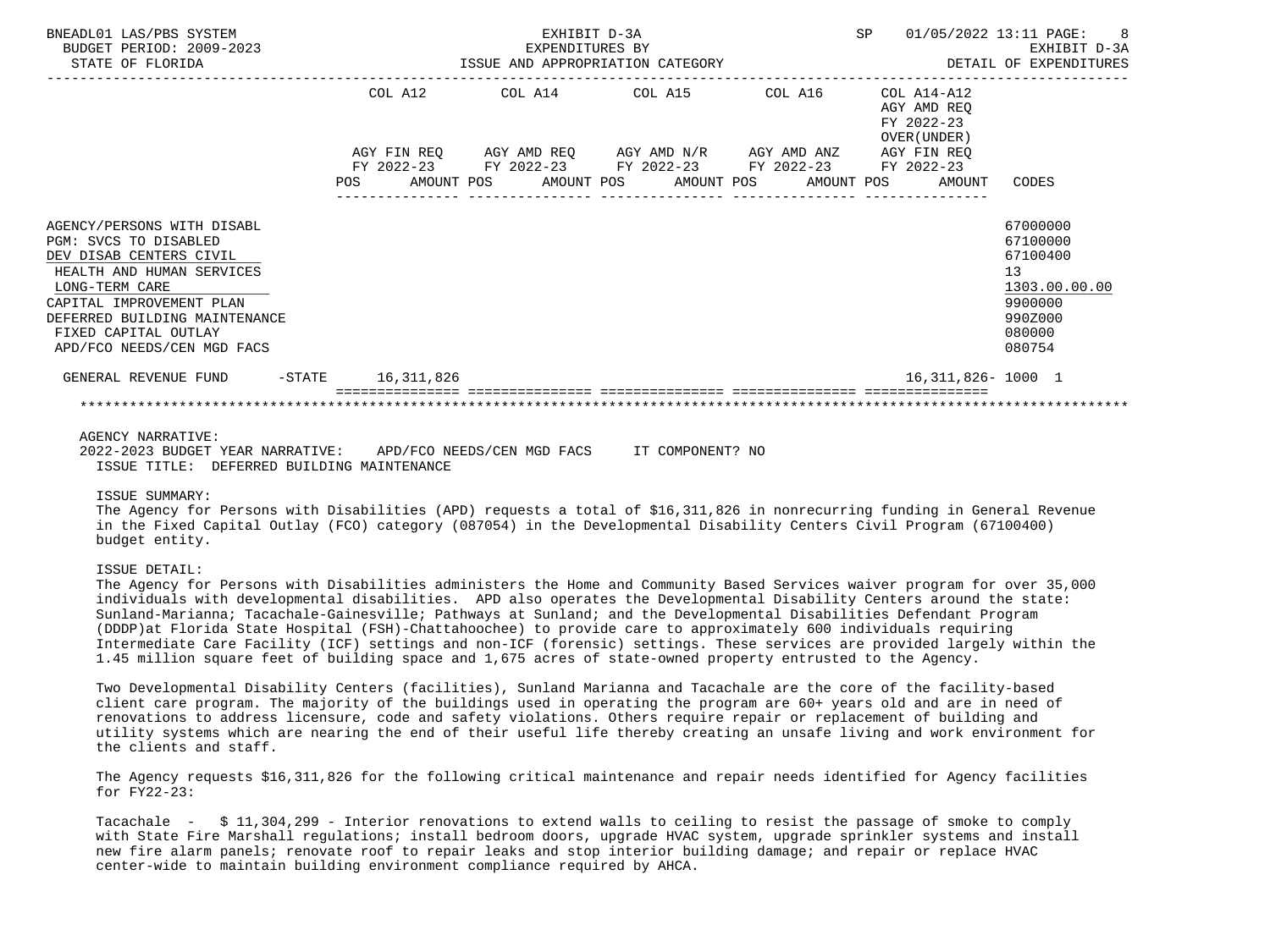| BNEADL01 LAS/PBS SYSTEM<br>BUDGET PERIOD: 2009-2023<br>STATE OF FLORIDA                                                                                                                                                                                                            | EXPENDITURES BY<br>ISSUE AND APPROPRIATION CATEGORY | EXHIBIT D-3A<br>EXPENDITURES BY                                                 | SP                                            | $01/05/2022$ 13:11 PAGE: 9<br>EXHIBIT D-3A<br>DETAIL OF EXPENDITURES |                                                           |                                                                               |
|------------------------------------------------------------------------------------------------------------------------------------------------------------------------------------------------------------------------------------------------------------------------------------|-----------------------------------------------------|---------------------------------------------------------------------------------|-----------------------------------------------|----------------------------------------------------------------------|-----------------------------------------------------------|-------------------------------------------------------------------------------|
|                                                                                                                                                                                                                                                                                    | COL A12                                             |                                                                                 | COL A14 COL A15                               | COL A16                                                              | COL A14-A12<br>AGY AMD REO<br>FY 2022-23<br>OVER (UNDER ) |                                                                               |
|                                                                                                                                                                                                                                                                                    | AGY FIN REO<br>POS                                  | FY 2022-23 FY 2022-23 FY 2022-23 FY 2022-23<br>AMOUNT POS AMOUNT POS AMOUNT POS | AGY AMD REO      AGY AMD N/R      AGY AMD ANZ |                                                                      | AGY FIN REO<br>FY 2022-23<br>AMOUNT POS<br>AMOUNT         | CODES                                                                         |
| AGENCY/PERSONS WITH DISABL<br>PGM: SVCS TO DISABLED<br>DEV DISAB CENTERS CIVIL<br>HEALTH AND HUMAN SERVICES<br>LONG-TERM CARE<br>CAPITAL IMPROVEMENT PLAN<br>DEFERRED BUILDING MAINTENANCE                                                                                         |                                                     |                                                                                 |                                               |                                                                      |                                                           | 67000000<br>67100000<br>67100400<br>13<br>1303.00.00.00<br>9900000<br>990Z000 |
| Sunland - \$ 3,489,527 - Road paving project (Phase 1 to replace heavily deteriorated asphalt roads; and replace<br>1987 chiller and cooling tower to provide a higher level of efficiency resulting in a reduction in power consumption and<br>energy cost for 19 resident homes. |                                                     |                                                                                 |                                               |                                                                      |                                                           |                                                                               |

 DDDP/FSH - \$ 1,018,000 - Replace storefront, doors and lock with security grade; replace/repair Sally-port main gate at DDDP Building; and harden ceilings to upgrade the building to detention/security grade. This will eliminate the current tile system possibly being used as weapons or to hide contraband.

 Pathways - \$ 500,000 - Harden ceilings in building to detention/security grade. This will eliminate the current tile system possibly being used as weapons or to hide contraband. Build/renovate Guard Building and Control Room which is a small space that creates a safety hazard for moving residents and staff in and out of the building.

 RETURN ON INVESTMENT: These repairs will help ensure the health and safety of APD clients and staff.

 LINKAGE TO AGENCY STRATEGIC PLAN: Goal 3: Improve accountability of the agency and oversight of providers.

 LINKAGE TO STRATEGIC PLAN FOR ECONOMIC DEVELOPMENT: 5.2 Improve the efficiency and effectiveness of government agencies at all levels.

 BUDGET SUMMARY: Budget Entity: Developmental Disability - Civil (67100400) Program Component: Long Term Care (1303000000) Category: Agency for Persons with Disabilities Fixed Capital Outlay Needs for Centrally Managed Facilities (FCO)(080754)

|       |                                                                        | Recurring |          | Nonrecurring           | Total<br>FY 2022-23 |
|-------|------------------------------------------------------------------------|-----------|----------|------------------------|---------------------|
| Fund: | General Revenue (1000)<br>Operations and Maintenance Trust Fund (2516) |           | $\Omega$ | $0 \qquad $16,311,826$ | \$16,311,826        |
|       | Total Fixed Capital Outlay (080754)                                    |           |          | \$16,311,826           | \$16,311,826        |